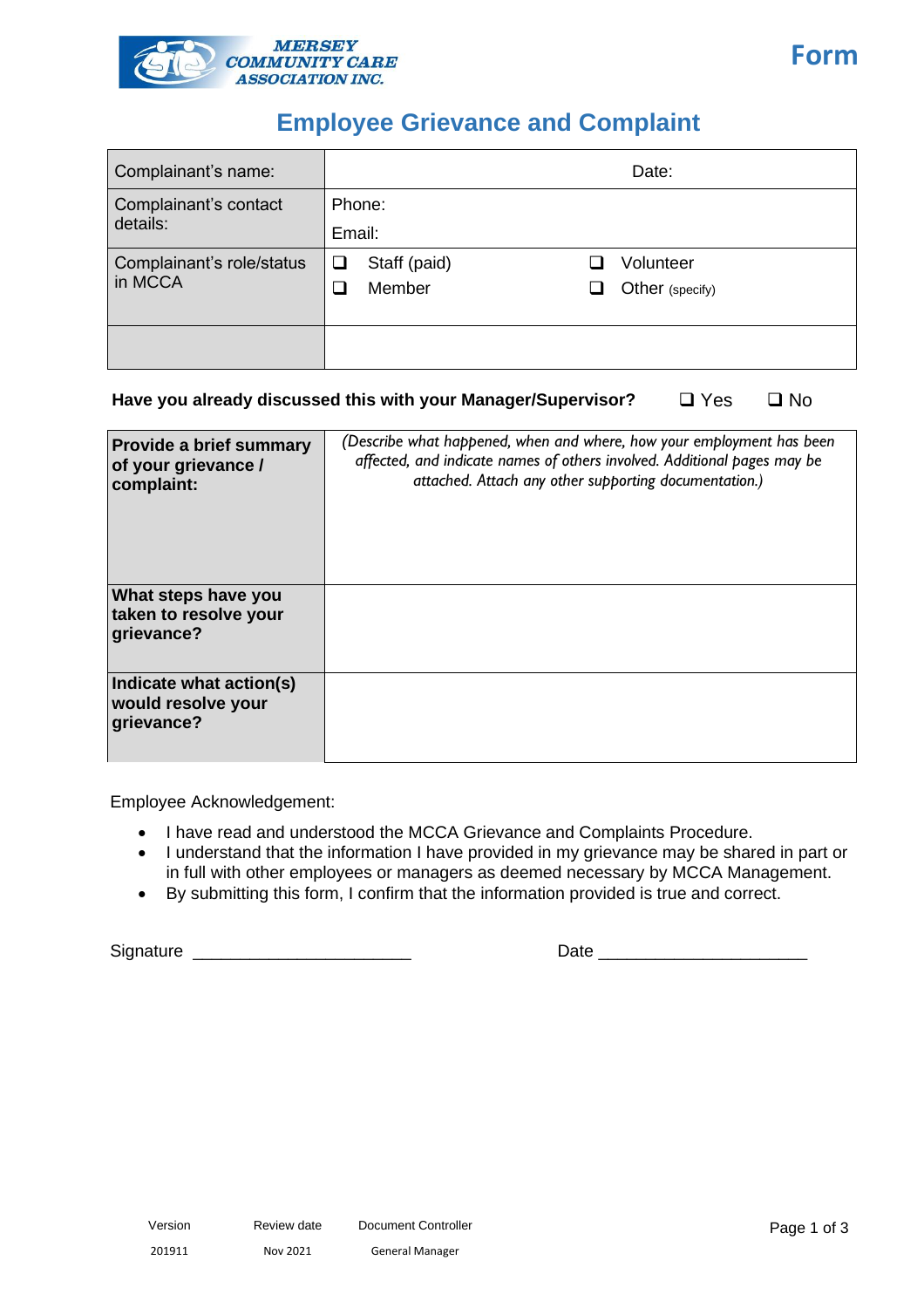

## **Employee Grievance and Complaint**

| Interim action (if any)<br>taken (to ensure<br>consumer's safety and/or<br>to support needs of person<br>complained about) |                           |
|----------------------------------------------------------------------------------------------------------------------------|---------------------------|
| Police contacted:                                                                                                          | Person contacted:         |
|                                                                                                                            | When:<br>Advice provided: |
|                                                                                                                            |                           |
| Government agency                                                                                                          | Person contacted:         |
| contacted:                                                                                                                 | When:                     |
|                                                                                                                            | Advice provided:          |
|                                                                                                                            |                           |
| President and/or Board of                                                                                                  | Person contacted::        |
| Management contacted                                                                                                       | When:                     |
| Police and/or government<br>agency investigation:                                                                          | Finding:                  |
| Internal investigation:<br>(if any)                                                                                        | Finding:                  |
|                                                                                                                            |                           |
|                                                                                                                            |                           |
|                                                                                                                            |                           |
| Action taken:                                                                                                              |                           |
|                                                                                                                            |                           |
|                                                                                                                            |                           |